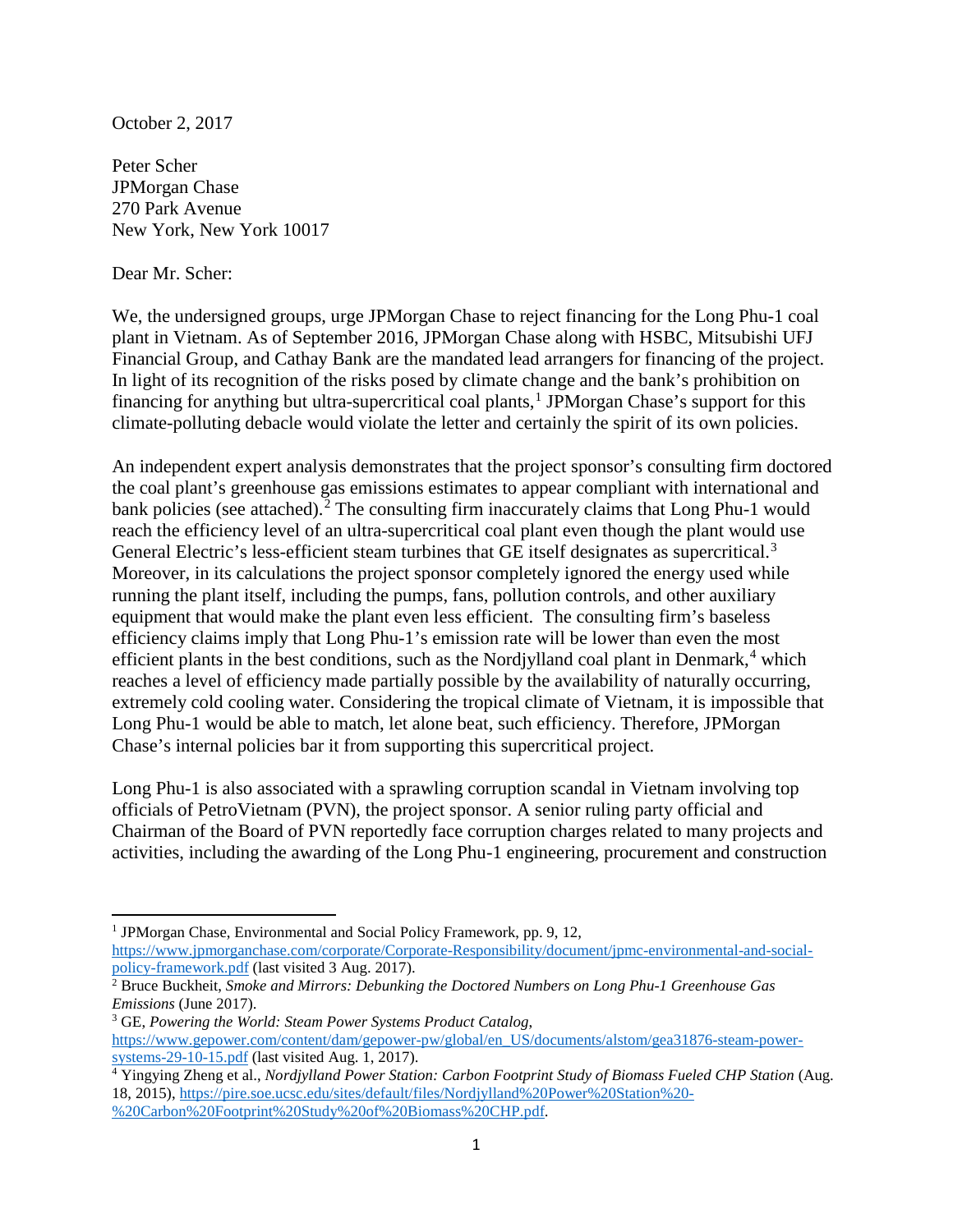(EPC) contract.[5](#page-1-0) Other former senior PVN officials who had been involved in the signing of Long Phu-1 are reportedly under investigation.<sup>[6](#page-1-1)</sup> Therefore, JPMorgan Chase should not support Long Phu-1 since it has "zero tolerance for bribery and corruption."<sup>[7](#page-1-2)</sup>

Long Phu-1 violates a broad set of environmental and social policies, including the Equator Principles, to which JPMorgan Chase adheres. The Long Phu-1 project sponsor's environmental documents<sup>[8](#page-1-3)</sup> and other independent analysis clearly demonstrated these violations. For example, JPMorgan Chase's implementation of the Equator Principles requires an alternatives analysis for projects expected to emit more than 100,000 tonnes of  $CO_2$  annually.<sup>[9](#page-1-4)</sup> Even though Long Phu-1 will produce 63 times that amount, $10$  the project sponsor failed to examine alternatives. Long Phu-1's project sponsor also fails to adhere to Vietnam's national climate and energy policy, known as the Green Growth Strategy;<sup>[11](#page-1-6)</sup> provide baseline information; identify cumulative and associated risks and impacts; and ensure emergency preparedness and response, the monitoring and review of environmental impacts, and safe labor and working conditions, among many other Equator Principles violations (see attached).<sup>[12](#page-1-7)</sup>

Jim Kim, the President of the World Bank, has warned that the region's coal plans spell disaster for the planet.<sup>13</sup> Rainforest Action Network's recent independent scorecard of leading banks' fossil fuel financing found JPMorgan Chase to be the "top Western banker of coal power."[14](#page-1-9) JPMorgan must immediately shift its support away from fossil fuels toward clean renewables.<sup>[15](#page-1-10)</sup>

<span id="page-1-1"></span><sup>6</sup> Inspection Commission Recommends Disciplining HCMC Party Chief, VIETNAM BREAKING NEWS (Apr. 28 2017), [https://www.vietnambreakingnews.com/2017/04/inspection-commission-recommends-disciplining-hcmc-party](https://www.vietnambreakingnews.com/2017/04/inspection-commission-recommends-disciplining-hcmc-party-chief/)[chief/;](https://www.vietnambreakingnews.com/2017/04/inspection-commission-recommends-disciplining-hcmc-party-chief/) Press Release, PVN, EPC Contract Signed for Long Phu 1 Thermal Power Plant Construction (27 Dec. 2013), http://pvc.vn/en-us/news/newsdetails/tabid/211/id/2199/EPC-Contract-Signed-for-Long-Phu-1-Thermal-Power-Plant-Construction.aspx.

<span id="page-1-2"></span><sup>7</sup> JPMorgan Chase, JPMC Commitment to Anti-Corruption Compliance,

<span id="page-1-6"></span><sup>11</sup> Pierre Audinet et al., *World Bank Group, Exploring a Low-Carbon Development Path for Vietnam (2016)*, [http://documents.worldbank.org/curated/en/773061467995893930/pdf/102363-PUB-VN-Low-cost-carbon-date-Jan-](http://documents.worldbank.org/curated/en/773061467995893930/pdf/102363-PUB-VN-Low-cost-carbon-date-Jan-20-2016-9781464807190-Box-394380B-PUBLIC.pdf)[20-2016-9781464807190-Box-394380B-PUBLIC.pdf;](http://documents.worldbank.org/curated/en/773061467995893930/pdf/102363-PUB-VN-Low-cost-carbon-date-Jan-20-2016-9781464807190-Box-394380B-PUBLIC.pdf)

<span id="page-1-0"></span>l <sup>5</sup> *Senior Communist Party Official Faces Punishment*, VIETNAM NET (30 Apr. 2017),<br>http://english.vietnamnet.vn/fms/government/177654/senior-communist-party-official-faces-punishment.html.

[https://www.jpmorganchase.com/corporate/Corporate-Responsibility/document/jpmc-commitment-to-anti](https://www.jpmorganchase.com/corporate/Corporate-Responsibility/document/jpmc-commitment-to-anti-corruption-compliance.pdf)[corruption-compliance.pdf](https://www.jpmorganchase.com/corporate/Corporate-Responsibility/document/jpmc-commitment-to-anti-corruption-compliance.pdf) (last visited 3 Aug. 2017).

<span id="page-1-3"></span><sup>8</sup> ERM (for PetroVietnam and HSBC), *Environmental and Social Due Diligence – Long Phu 1 Thermal Power Plant*, (9 Dec. 2016) (on file with author).

<span id="page-1-4"></span><sup>9</sup> JPMorgan Chase, *supra* note [1](#page-0-4) at 14.

<span id="page-1-5"></span><sup>10</sup> U.S. Export-Import Bank, Pending Projects, [https://www.exim.gov/policies/ex-im-bank-and-the](https://www.exim.gov/policies/ex-im-bank-and-the-environment/pending-transactions)[environment/pending-transactions](https://www.exim.gov/policies/ex-im-bank-and-the-environment/pending-transactions) (last visited Aug. 1, 2017).

<span id="page-1-7"></span><sup>12</sup> Doug Norlen, *Failure to Comply: How Long Phu 1 Violates Lenders' Environmental and Social Policies* (June 2016).

<span id="page-1-8"></span><sup>13</sup> Suzanne Goldenberg*, Plans for Coal-Fired Power in Asia Are 'Disaster for Planet' Warns World Bank*, THE GUARDIAN (5 May 2016), https://www.theguardian.com/environment/2016/may/05/climate-change-coal-power-<br>asia-world-bank-disaster.

<span id="page-1-9"></span><sup>&</sup>lt;sup>14</sup> Rainforest Action Network et al. *Banking on Climate Change: Fossil Fuel Finance Report Card* (2017), [http://priceofoil.org/content/uploads/2017/06/Banking\\_On\\_Climate\\_Change\\_2017.pdf.](http://priceofoil.org/content/uploads/2017/06/Banking_On_Climate_Change_2017.pdf)

<span id="page-1-10"></span><sup>&</sup>lt;sup>15</sup> This transition would be in line with JPMorgan Chase's participation in the RE100 initiative and its pledge to fund 100 percent renewable energy by 2020. *See* RE100, Companies,<http://re100.org/> (last visited Oct. 2, 2017); Joshua S. Hill, *JPMorgan Chase Commits to 100% Renewable Energy by 2020 & Facilitating \$200 Billion in Clean Energy Financing by 2025*, CLEAN TECHNICA (July 31, 2017), [https://cleantechnica.com/2017/07/31/jpmorgan](https://cleantechnica.com/2017/07/31/jpmorgan-chase-commits-100-renewable-energy-2020-facilitating-200-billion-clean-energy-financing-2025/)[chase-commits-100-renewable-energy-2020-facilitating-200-billion-clean-energy-financing-2025/.](https://cleantechnica.com/2017/07/31/jpmorgan-chase-commits-100-renewable-energy-2020-facilitating-200-billion-clean-energy-financing-2025/)